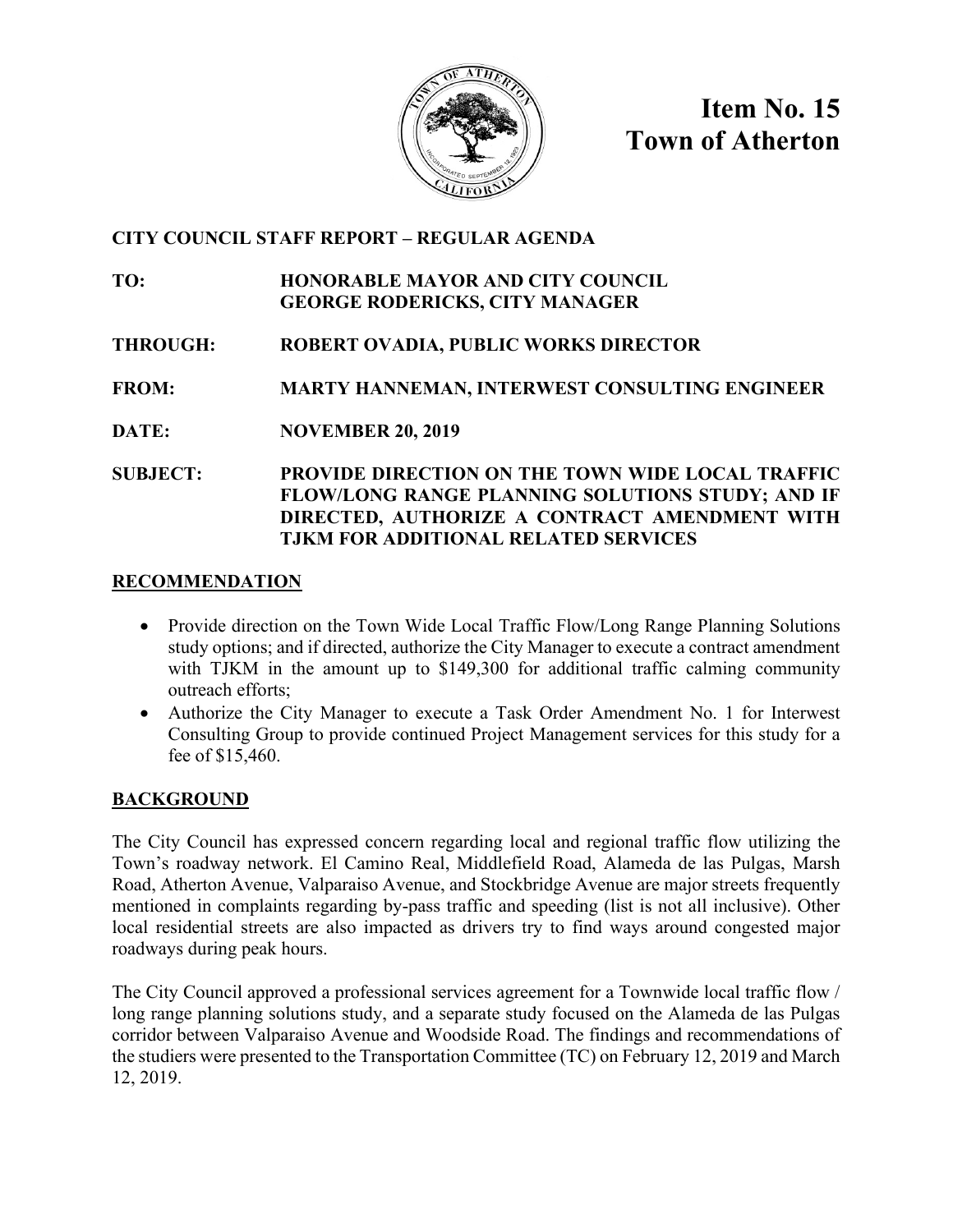Town Wide Local Traffic Flow/Long Range Planning Solutions Study November 20, 2019 Page 2 of 4

The studies, along with the input received from the Transportation Committee, were presented to the City Council at the regular meeting on April 17, 2019, and at a Study Session on July 17, 2019.

#### **DISCUSSION/FEEDBACK**

At the July 17 Study Session, the City Council also discussed the philosophy of moving traffic more efficiently through Town on the primary arterials while mitigating cut through traffic along secondary streets. The Council prioritized the review of traffic calming and other local traffic control measures such as speed humps, turn movement restrictions (such as no left/right turn), speed controls, lane narrowing (medians/landscaping/etc.), stop signs and other types of improvements designed to mitigate the flow of cut through traffic on local streets. The Council expressed a desire to include a neighborhood focused community outreach effort to discuss concerns and outline potential solutions. These measures need to be considered carefully as traffic tends to take the path of least resistance and implementing a traffic control measure in one neighborhood may impact traffic in another. Pilot project areas may also be considered. Improvements will need to be considered holistically and funded over time*.*

Staff solicited a proposal from TJKM for the community outreach effort and the development of potential neighborhood traffic calming measures. TJKM's proposal included the development of an outreach plan to include three (3) phases of community engagement. The proposal envisions dividing the Town into up to seven (7) neighborhoods, engaging each neighborhood in two meetings to: (1) gather concerns and (2) receive feedback on potential solutions. A town wide meeting to consolidate and refine solutions would follow the neighborhood outreach efforts.

At its October 16, meeting the Council considered the proposed amendment and recommended that staff work with TJKM to revise the proposal to streamline the outreach effort to focus on the neighborhoods most affected by potential cut-through traffic while providing an opportunity for input from all residents. With the feedback provided by Council, Staff worked with TJKM to reduce the number of outreach meetings to focus on four areas as follows: 1) East of Middlefield Road (Lindenwood); 2) Between El Camino Real and Middlefield Road (MP Villas/Lloyden Park/Atherton-Fair Oaks); 3) Between Alameda de las Pulgas and El Camino Real – north of Atherton Avenue; 4) Between Alameda de las Pulgas and El Camino Real – south of Atherton Avenue. While residents can attend any meeting to provide input, the residents west of Alameda de las Pulgas would be invited to participate in the meetings focused on the areas between Alameda de las Pulgas and El Camino Real. The meetings will also provide an opportunity to solicit feedback on concerns related to collector and arterial routes. Two additional deliverables were added to the scope as follows: 1) a deliverable outlining potential traffic calming solutions related to the issues raised in the outreach meetings; and 2) the development of an action plan that outlines the community outreach process and results and project prioritization and phasing recommendations with up to five conceptual designs.

#### *Options for the City Council tonight are:*

*1. Authorize the City Manager to amend the TJKM agreement to provide all the scope of work included in the attached TJKM proposal for a fee of \$149,300.*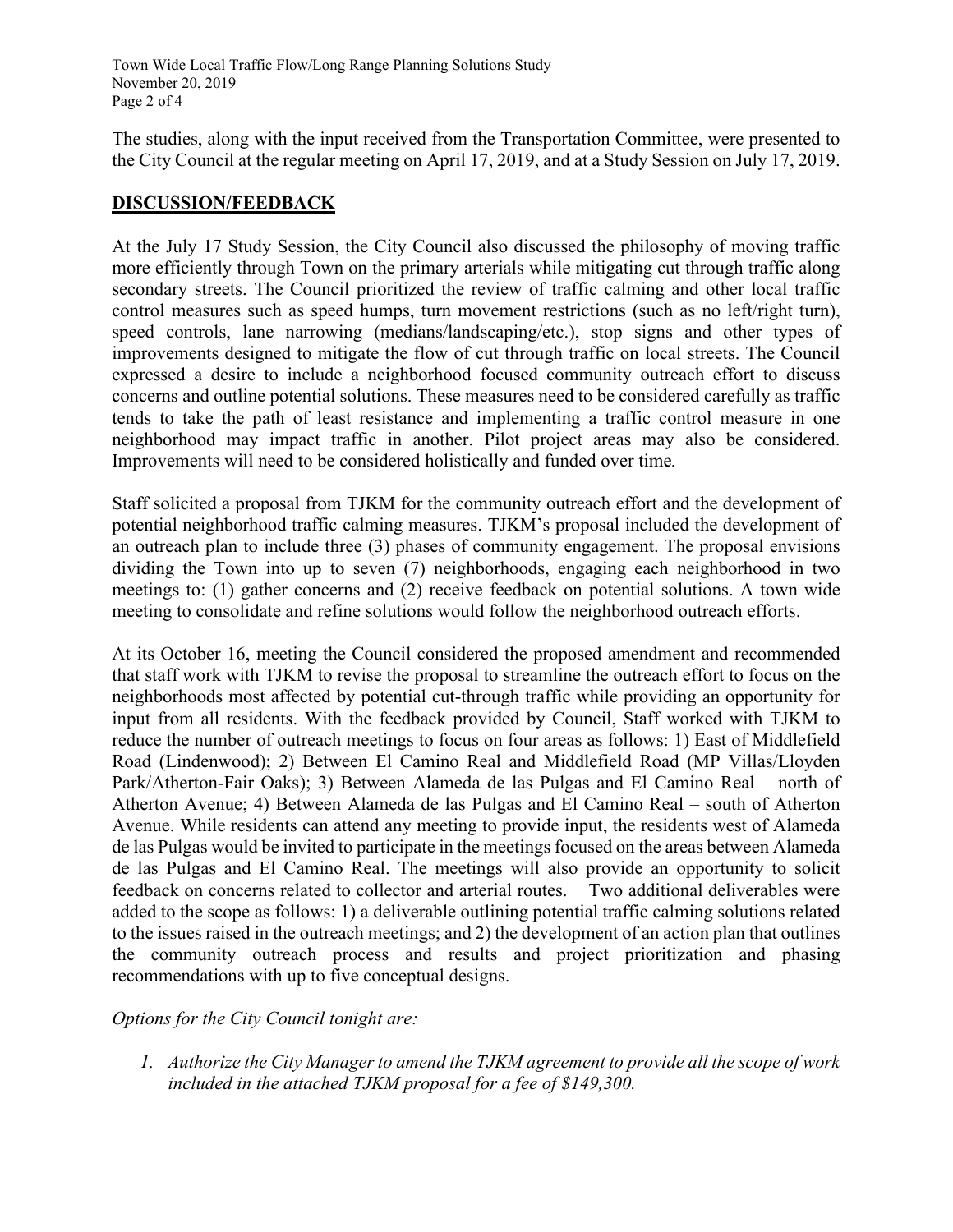Town Wide Local Traffic Flow/Long Range Planning Solutions Study November 20, 2019 Page 3 of 4

- *2. Authorize the City Manager to amend the TJKM agreement to provide some of the scope of work included in the attached TJKM proposal for a fee to be determined.*
- *3. Direct staff to return with a new request for proposal (RFP) to solicit proposals from other traffic engineering consultants to provide this work.*

Staff also solicited a proposal from Interwest Consulting Group to provide continued project management support for the community outreach phase of the project. Interwest provided a proposal in the amount of \$15,460 for this effort.

#### **POLICY FOCUS**

The studies are consistent with the primary goal of advancing projects that promote increased safety and levels of non-motorized activity throughout the Town.

#### **FISCAL IMPACT**

Funding for the public outreach and engagement phase was not appropriated in the FY 2019/2020 CIP. A budget amendment will be required to fund the contracts. Funding is available in Measure A and Measure M fund balance. To minimize impacts to the current fiscal year budget, the authorization of the contract with TJKM can be split between fiscal years, with Phase I, authorized in the current fiscal year with a not-to-exceed amount of \$37,410, and the balance of the scope authorized in fiscal year 2020/21.

#### **PUBLIC NOTICE**

Public notification was achieved by posting the agenda, with this agenda item being listed, at least 72 hours prior to the meeting in print and electronically. Information about the project is also disseminated via the Town's electronic News Flash and Atherton Online. There are approximately 1,200 subscribers to the Town's electronic News Flash publications. Subscribers include residents as well as stakeholders – to include, but be not limited to, media outlets, school districts, Menlo Park Fire District, service provides (water, power, and sewer), and regional elected officials. Residents in the immediate vicinity of the project area are notified by mail.

#### **COMMISSION/COMMITTEE FEEDBACK/REFERRAL**

This item X has or has not been before a Town Committee or Commission.

- Audit/Finance Committee (meets every other month)
- Bicycle/Pedestrian Committee (meets as needed)
- \_\_\_\_ Civic Center Advisory Committee (meets as needed)
- Environmental Programs Committee (meets every other month)
- Park and Recreation Committee (meets each month)
- \_\_\_\_ Planning Commission (meets each month)
- Rail Committee (meets every other month)
- X Transportation Committee (meets every other month)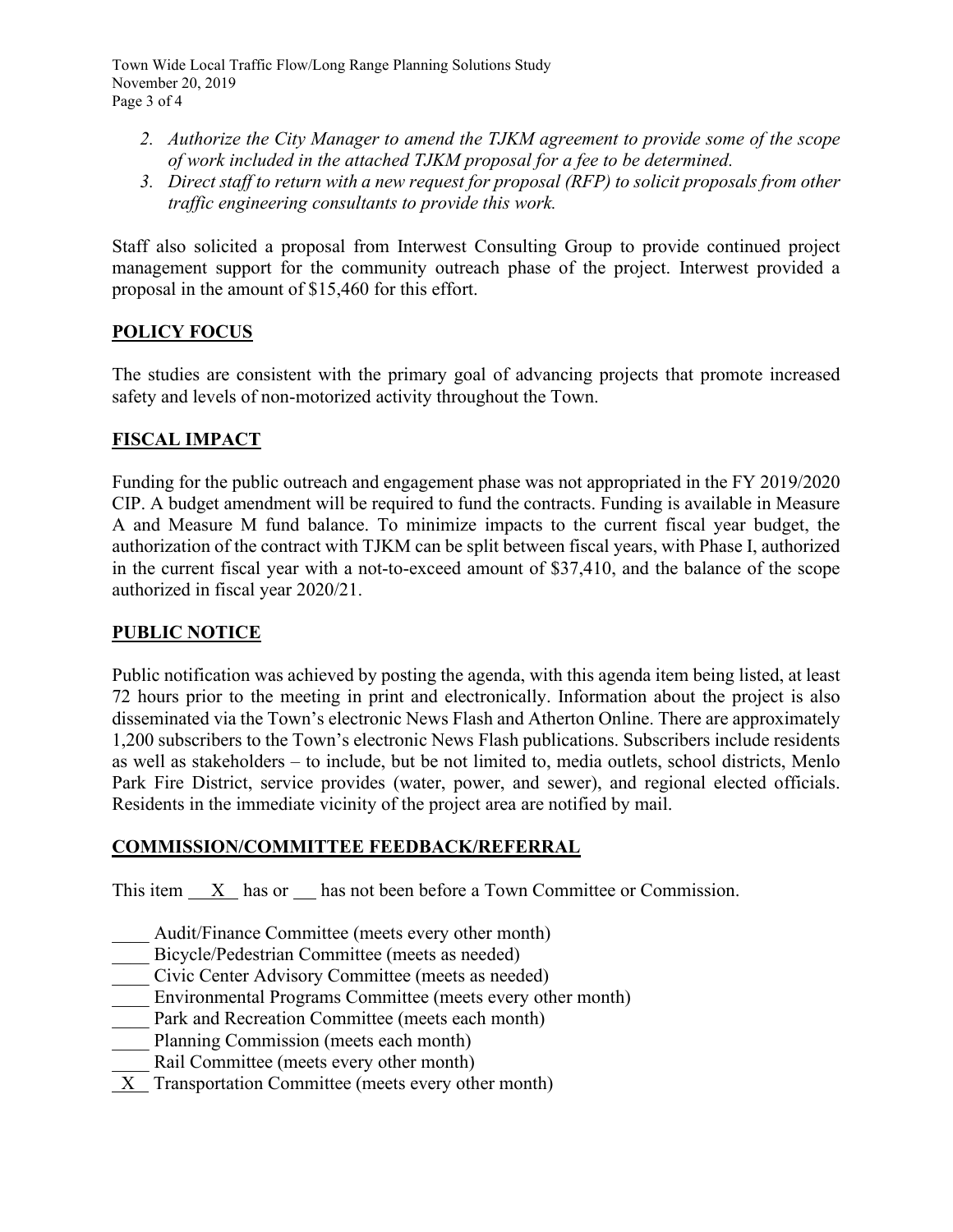Town Wide Local Traffic Flow/Long Range Planning Solutions Study November 20, 2019 Page 4 of 4

## **ATTACHMENTS**

Attachment 1 – TJKM Scope of Additional Services Proposal dated: 11-13-19 Attachment 2 – Interwest Task Order for Project Management Services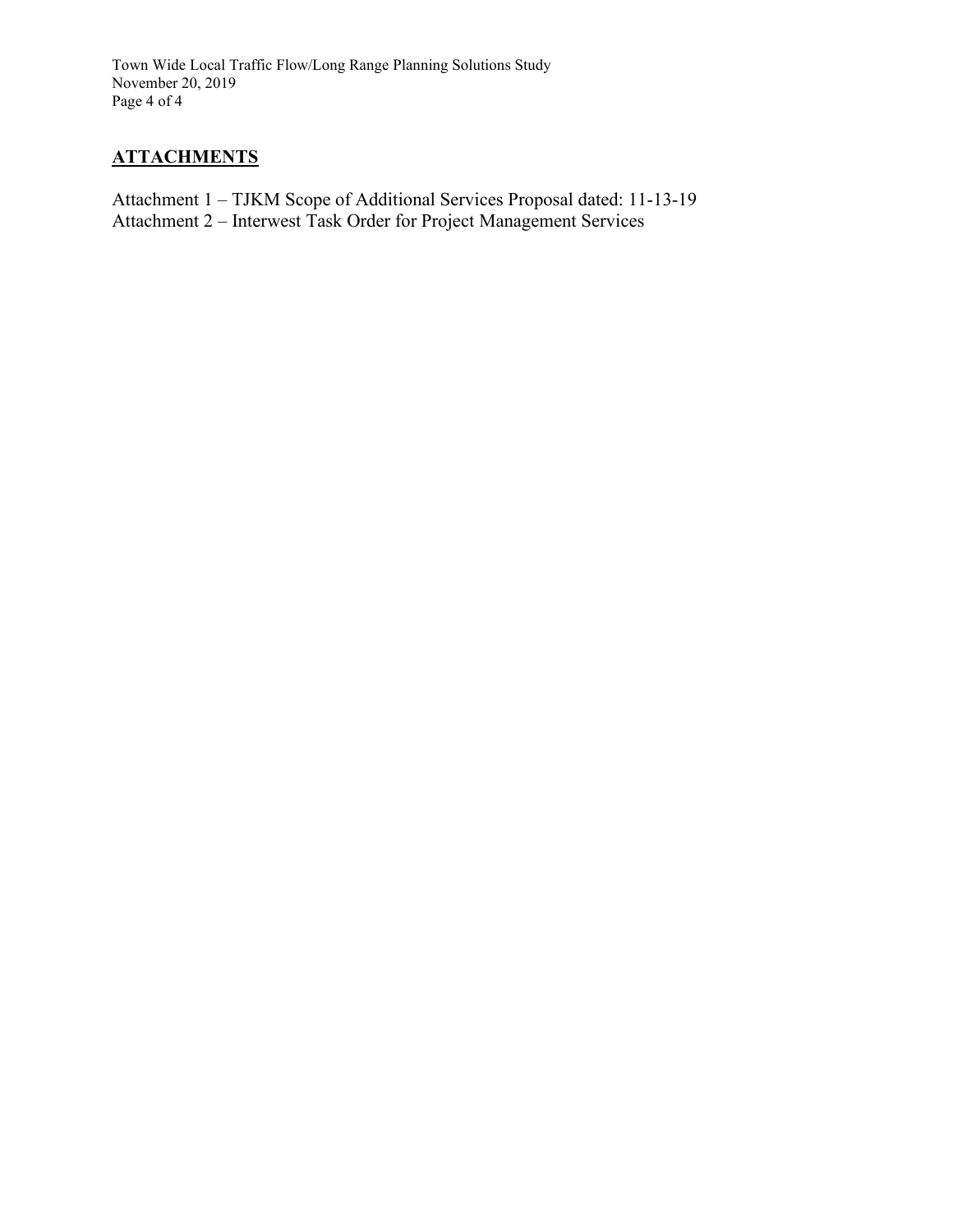## **ATTACHMENT 1**



November 13, 2019

Marty Hanneman City of Atherton

Subject: REVISED Proposal for Town of Atherton Traffic Calming Community Outreach Effort

Dear Mr. Hanneman,

TJKM Transportation Consultants is pleased to submit our proposal to conduct community outreach and engagement in the Town of Atherton. The Local Traffic Flow-Long Range Planning Solution Study has identified through an origin-destination analysis the alternate Town streets that are frequently used by commute motorists. The purpose of the outreach effort is to create a communication channel dedicated to alleviate cut-through traffic in the community. Key

approach will involve gathering resident concerns, validating concerns, introducing sound solutions, soliciting feedback and prioritizing solutions.

No data collection is included in this proposal. Traffic and collision data is available and will be referenced from the Local Traffic Flow-Long Range Planning Solution Study. Traffic calming solutions introduced to the residents will be consistent with the Town's existing Neighborhood Traffic Management Program. Our specific Scope of Work is summarized below.



# **SCOPE OF WORK**

The scope of work is organized into two phases. Phase I is anticipated to be complete by City's Fiscal Year 2019-2020, and Phase II will continue in Fiscal Year 2020-2021.

# *Phase I*

## **TASK 1. DRAFT AND FINAL OUTREACH PLAN**

TJKM will initiate the outreach effort by developing a comprehensive outreach plan, including but not limited to goals and objectives, estimated outreach timeline, workshop agenda and materials to be prepared, and strategies to promote upcoming events that will increase awareness and participation of the events.

### **Task 1 Deliverables:**

• Draft and Final Community Outreach Plan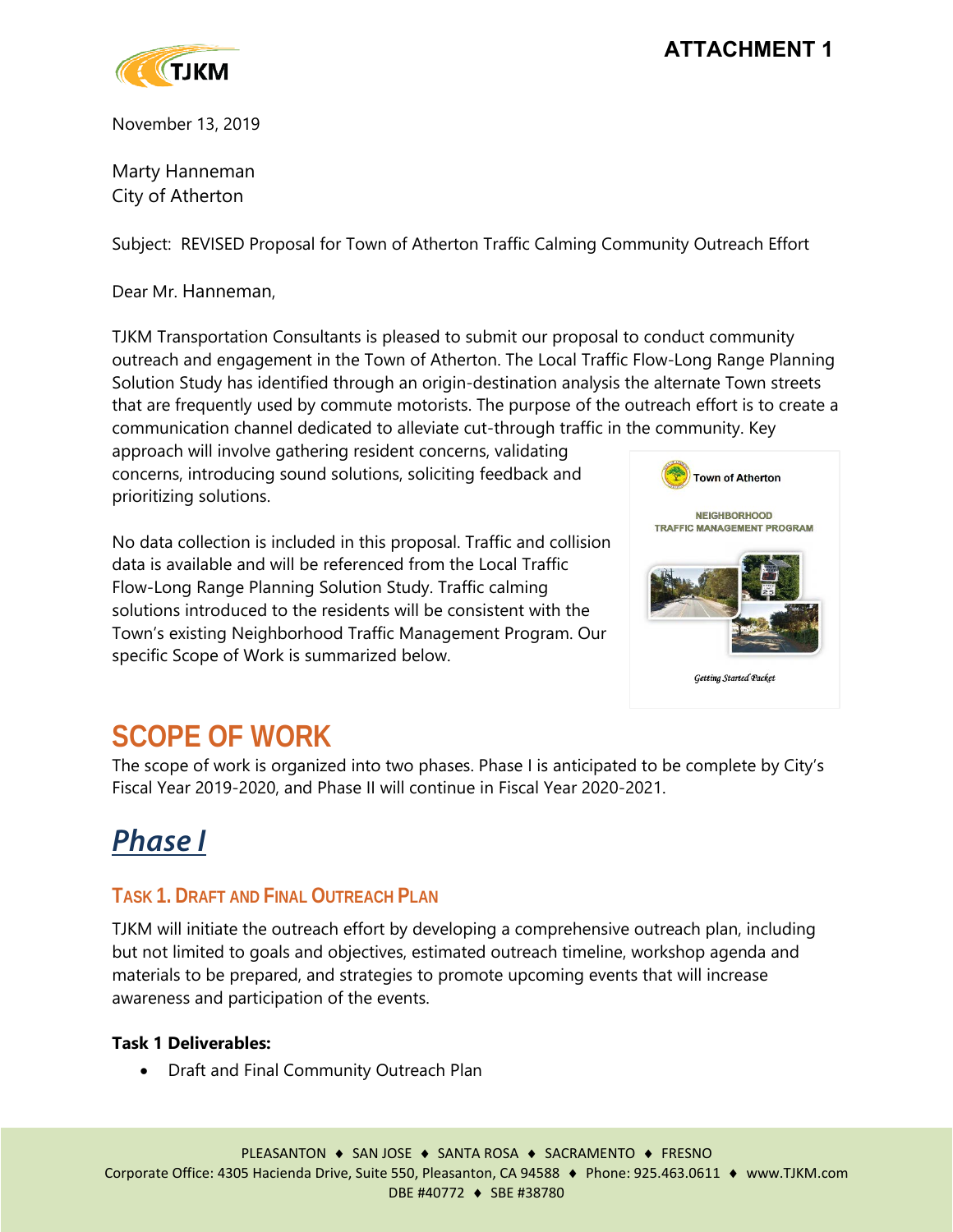

**Figure 1. Community Breakdown**



## **TASK 2. WORKSHOPS: CONCERN LISTENING (4)**

Under this task TJKM will facilitate a total of four (4) community workshops meeting the four (4) sub-community groups of residents. As discussed, we have partitioned the Town into four (4) community groups to ensure quality and effective communication. Geographic breakdown as shown in **Figure 1**. The objectives of these workshops is to gather as many concerns from the participants. These workshops are proposed to be held on separate dates within a reasonably close time interval. We will work closely with Town staff to schedule and reserve venues for holding each session. There will be one (1) workshop for each community group. This is an estimated 2.0 to 2.5 hour workshop with a short project team presentation following by an hour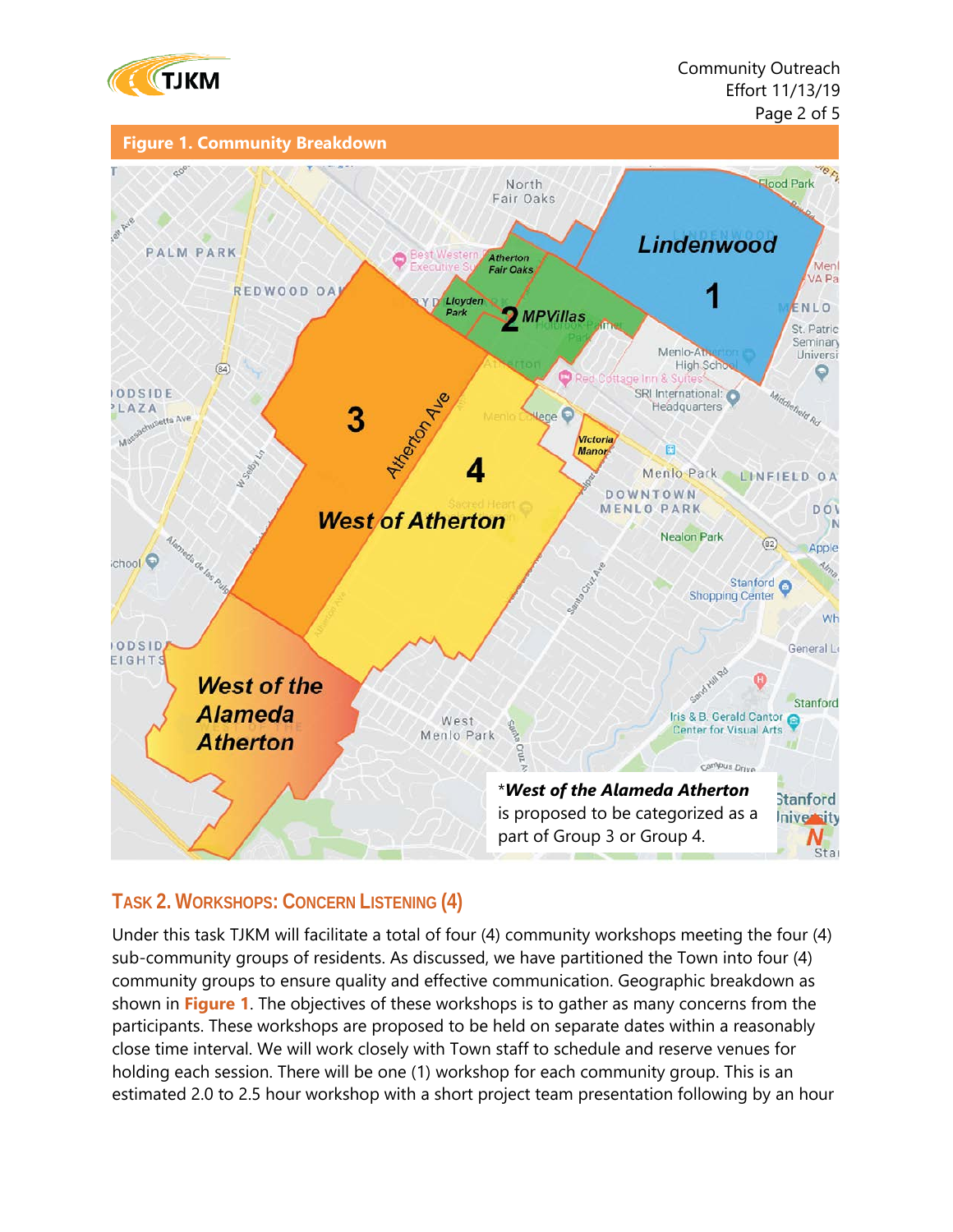

workshop breakout session. We recognize that the purpose of these workshops are to introduce the overarching goals and objectives of the study, and most importantly, to solicit concerns and questions from community members with respect to traffic, potential cut-through, safety, and driving behaviors along the arterial, collectors and residential routes within the study area. The information gathered through these workshops will be utilized for developing draft alternatives.

#### **Task 2 Deliverables:**

- Workshop materials including agenda, sign-in sheet, large exhibits, etc. for all workshops
- One (1) workshop summaries of all four (4) workshops

# *Phase II*

## **TASK 3. DEVELOP ALTERNATIVES**

Under this task TJKM Team will develop alternatives identifying engineering solutions at the concerned corridors and intersections. The alternatives (2 alternatives) will be developed based on staff, community, and stakeholder input as well as engineering investigations (traffic and design feasibility).

The alternatives will include traffic calming devices from Town's Neighborhood Traffic Management Program toolbox that slow vehicular traffic. We will make an emphasis on treatments that promote multimodal (i.e., pedestrian, bicycle, transit, and automobile) mobility and safety.

#### **Task 3 Deliverables:**

• Maps illustrating alternatives

## **TASK 4. TRANSPORTATION COMMITTEE AND COUNCIL MEETINGS (OPTIONAL)**

Under this task TJKM will provide optional services to attend and present outreach progress and recommendations at up to two (2) meetings, including one (1) at City's Transportation Committee and one (1) Council Meetings. We assume these meetings to take place after the concern listening workshops, presenting input and feedback received from the residents.

## **Task 4 Deliverables:**

• One (1) PowerPoint presentation

## **TASK 5. WORKSHOPS: FEEDBACK ON ALTERNATIVE (4)**

These workshops are group-focused workshops. The objectives of these workshops are to solicit feedback on preliminary engineering solutions developed based on concerns received from the first workshop. The duration of the workshops is 2.0 to 2.5 hours including a presentation and an hour to hour and a half breakout session. Traffic calming solutions to be refined after these workshops.

#### **Task 4 Deliverables:**

• Workshop materials including agenda, sign-in sheet, large exhibits, etc. for all workshops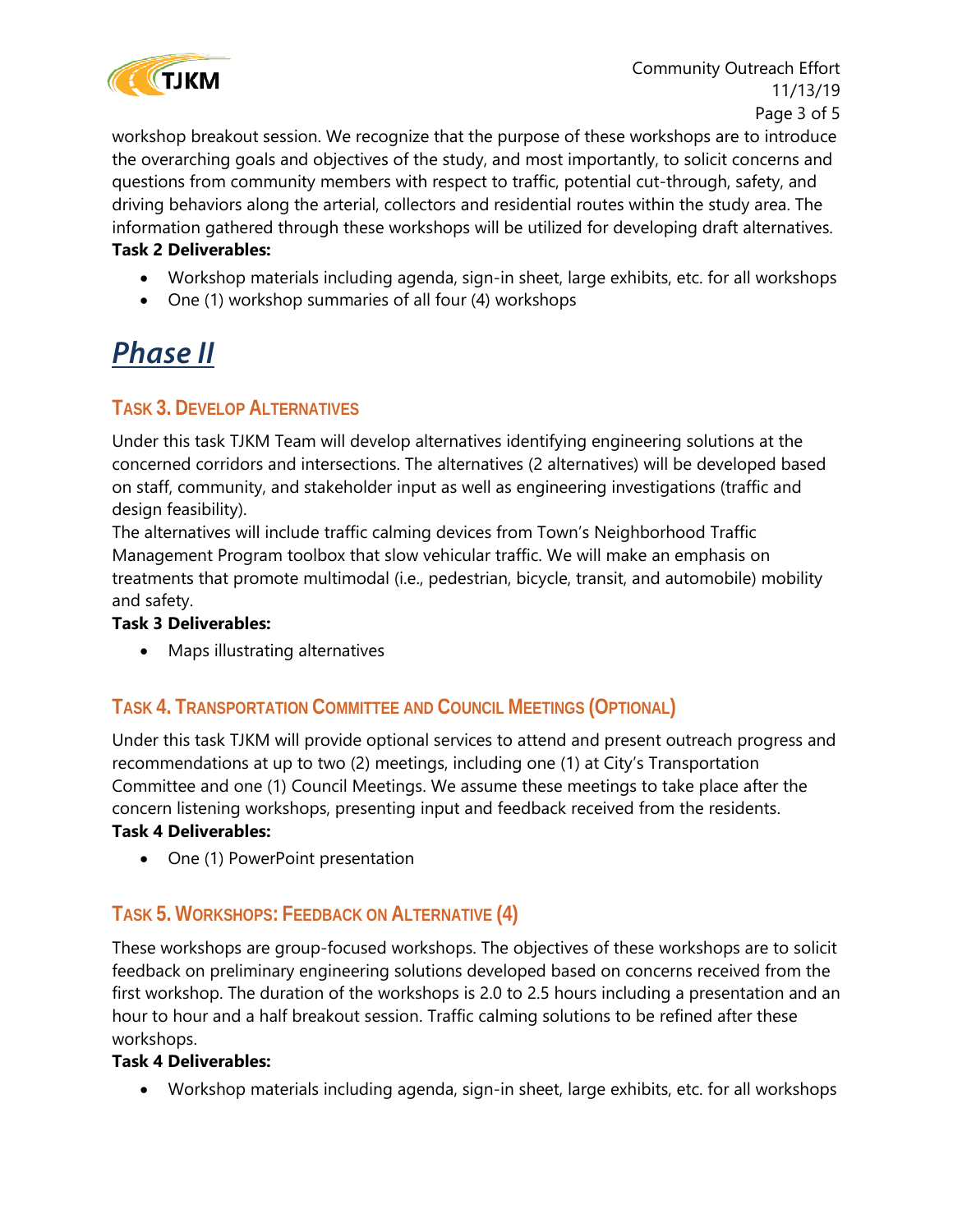

• One (1) workshop summaries of all four (4) workshops

## **TASK 6. WORKSHOP: CITYWIDE JOINT MEETING (1)**

This workshop is a joint workshop that invites the entire Town residents. The objectives of this workshop is to prioritize and consolidate refined solutions for the entire Town. A longer presentation is expected to reconvene discussion results from Phases 1 and 2 workshops. At the workshop session participants will be asked to prioritize desired solutions.

#### **Task 5 Deliverables:**

- Workshop materials including agenda, sign-in sheet, large exhibits, etc. for all workshops
- One (1) workshop summaries of all four (4) workshops

## **TASK 7. POP-UP EVENTS (OPTIONAL)**

TJKM proposes to facilitate two (2) pop-up events used to: 1) demonstrate the proposed traffic calming solutions at one or two sample locations; OR 2) set up a booth at one of the community events, e.g., Farmers Market, to gather input.

#### **Task 6 Deliverables:**

• Two (2) pop-up events and materials

## **TASK 8. ATHERTON NEIGHBORHOOD TRAFFIC MANAGEMENT ACTION PLAN**

TJKM under this task will summarize all tasks performed in this scope of work. The Atherton Neighborhood Traffic Management Action Plan (NTMAP) will contain at a minimum the following:

- Goals and objectives
- Community outreach process and results
- Project prioritization/phasing
- Up to five (5) conceptual designs

#### **Task 7 Deliverables:**

• Draft and final NTMAP

### **TASK 9. TRANSPORTATION COMMITTEE AND COUNCIL MEETINGS (OPTIONAL)**

Under this task TJKM will provide optional services to attend and present outreach progress and recommendations at up to two (2) meetings, including one (1) at City's Transportation Committee and one (1) Council Meetings. We assume two meetings to take place after Task 5.

#### **Task 8 Deliverables:**

• One (1) PowerPoint presentation

## **FEE AND SCHEDULE**

Although this scope of work has been defined specifically for this project, it is possible that changes may need to be made to the scope in the future. Any items not expressly mentioned in the above scope will be considered extra services and will be billed at our standard billing rates.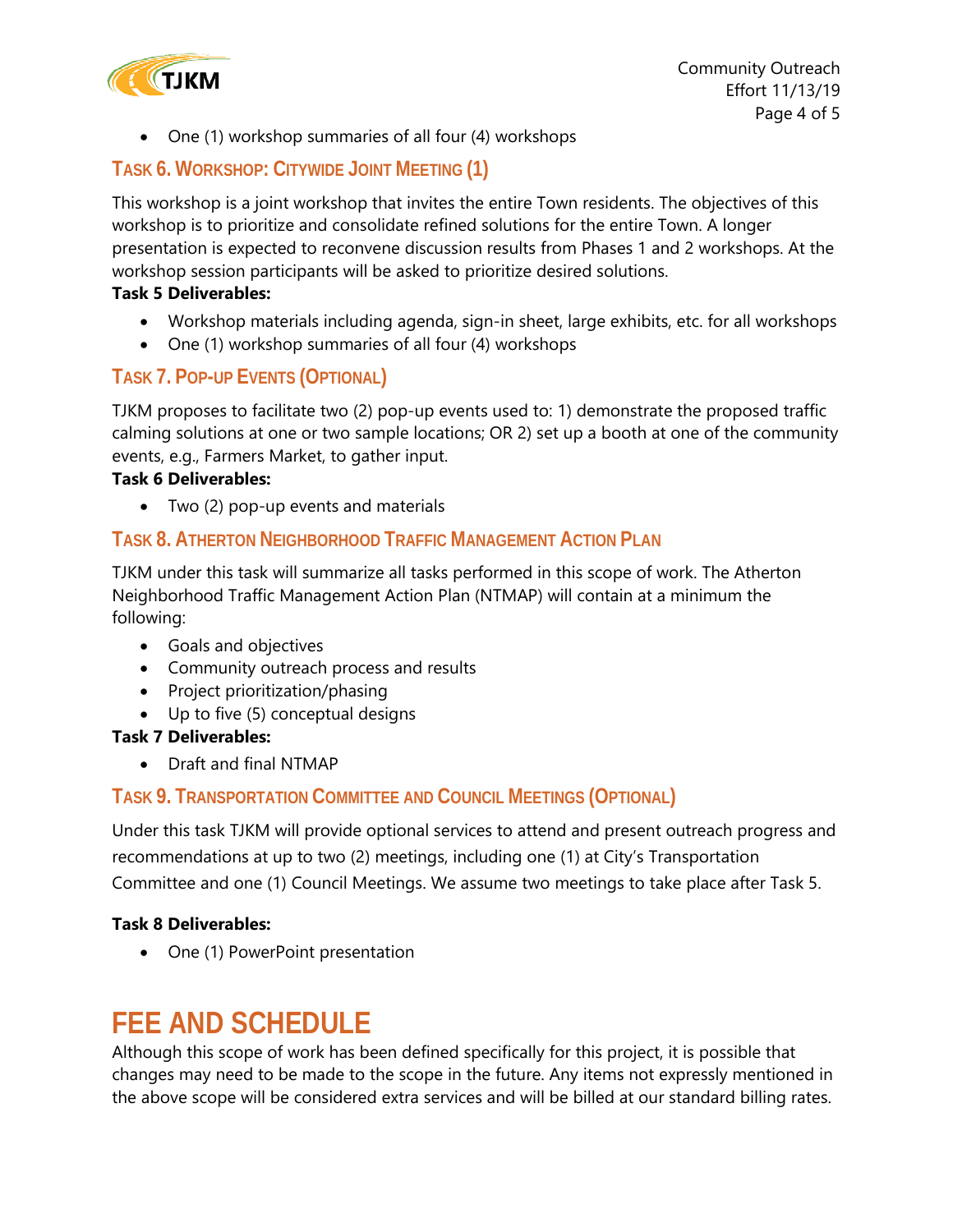

Typical extra service items are: additional traffic data counts, additional fieldwork, and other items not specified in this scope of work. Extra services will not proceed without prior authorization. Our proposed budget (not-to-exceed), for the above referenced scope of work to conduct operations and safety study is **\$149,300** billed on not-to exceed.

| <b>Task / Key Personnel</b>                                 | Ruta J.  | lan L. | Divya G. | Other<br><b>Facilitators</b><br>(Planner/<br>Engineer) |                          |              |
|-------------------------------------------------------------|----------|--------|----------|--------------------------------------------------------|--------------------------|--------------|
| <b>Billing Rate</b>                                         | \$250    | \$120  | \$115    | \$115                                                  | <b>Hours</b>             | <b>Total</b> |
| 1. Draft and Final Outreach Plan                            |          | 8      | 10       |                                                        | 20                       | \$2,610      |
| 2. Workshops: Concern Listening (4)                         | 20       | 40     | 80       | 120                                                    | 260                      | \$32,800     |
| 3. Develop Alternatives                                     | 24       | 80     | 80       |                                                        | 184                      | \$24,800     |
| 4. Transportation Committee and Council Meetings (Optional) | $\Delta$ | 24     |          |                                                        | 28                       | \$3,880      |
| 5. Workshops: Feedback on Alternatives (4)                  | 32       | 80     | 90       | 120                                                    | 322                      | \$41,750     |
| 6. Workshops: Citywide Joint Meeting (1)                    | 16       | 20     | 24       | 48                                                     | 108                      | \$14,680     |
| 7. Pop-up Demonstration (Optional)                          | 12       | 40     | 40       | 20                                                     | 112                      | \$14,700     |
| 8. Atherton Neighborhood Traffic Management Action Plan     | 4        | 20     | 20       |                                                        | 44                       | \$5,700      |
| 9. Transportation Committee and Council Meetings (Optional) | 4        | 24     |          |                                                        | 28                       | \$3,880      |
|                                                             |          |        |          |                                                        | Subtotal                 | \$144,800    |
|                                                             |          |        |          |                                                        | Direct Cost <sup>1</sup> | \$4,500      |
| Total                                                       |          |        |          |                                                        |                          | \$149,300    |

<sup>1</sup> Direct cost consists of printing, mileage, refreshment, and other non-labor costs.

Our proposed schedule for completing the scope of work is approximately 12 to 24 months from receiving the Notice-to-Proceed and signed contract. We will do our best to meet your scheduling needs. We appreciate the opportunity to provide these services for you. If there are any questions about this proposal, do not hesitate to contact me at (408) 421-0768 or email at [rjariwala@tjkm.com.](mailto:rjariwala@tjkm.com)

Sincerely,

Ruta Jariwala, PE, TE Principal Project Manager